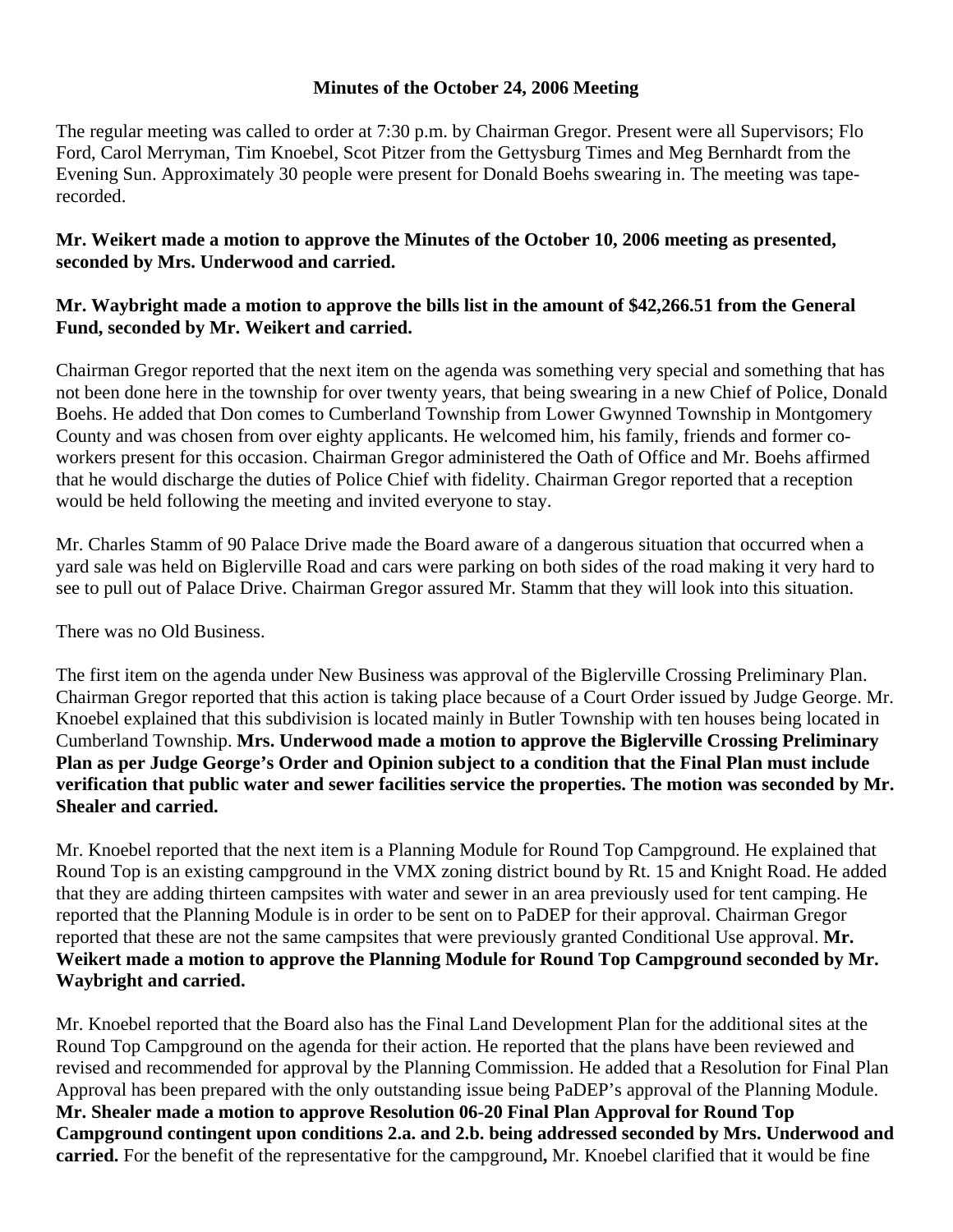for them to begin their site work with this conditional approval.

Mr. Knoebel reported that the next item on the agenda is a Preliminary Subdivision Plan for Joseph Tripi. The plan proposes the creation of 3 lots in the AR zoning district on Pumping Station Road. He added that the Sewage Planning Module has been forwarded to PaDEP for their review and approval and there are some conditions in his latest review letter of October 12, 2006 which will be addressed on the Final Plan. The Planning Commission has recommended approval of the plan. **Mrs. Underwood made a motion to approve the Joseph Tripi Preliminary Plan subject to the conditions in Mr. Knoebel's October 12, 2006 letter being addressed on the Final Plan seconded by Mr. Weikert and carried.** 

Mr. Knoebel reported that the next item is a two-lot Final Subdivision Plan for Weibe Viersma on Barlow-Greenmount Road. The plan creates an 11.6 acre building lot in the AR zoning district. The Sewage Planning Module also needs approval to be forwarded to PaDEP. He added that the Resolution for Final Approval contains several conditions including approval of the Planning Module by PaDEP and payment of a traffic impact fee. **Mr. Waybright made a motion to approve Resolution 06-21 Final Plan Approval for Weibe Viersma and the Sewage Planning Module seconded by Mrs. Underwood and carried.** 

Mr. Knoebel reported that the last plan on the agenda is a Land Development Plan for Herff Jones located in the Industrial zoning district on Boyd's School Road. The plan proposes a 110' x 180' building addition to be used as part of their binding process for the yearbooks that they print. He added that the plan has been reviewed and revised and the remaining conditions are noted on the Resolution and there is one waiver requested to Section 516.2 to waive the applicable recreation fees. **Mr. Weikert made a motion to grant the request waiving Section 516.2 requiring the applicable recreation fees seconded by Mr. Waybright and carried. Mr. Waybright made a motion to approve Resolution 06-22 Final Plan Approval for Herff Jones Land Development Plan seconded by Mr. Weikert and carried.** 

Mr. Knoebel explained that the Supervisors received a request from Agrotors, Inc**.** to remove a note from a Subdivision Plan that they had approved in 1993 stating that "Lot #1 is to be retained as a lot addition to other adjacent lands of Agrotors, Inc.", due to a lack of sewage testing. He added that the lot has since been tested for a sewage disposal system and under advice from the township's solicitor the lot may be able to be conveyed with the Board's action to allow the note to be removed from the plan and something being recorded showing that the note has been removed. **Mrs. Underwood made a motion seconded by Mr. Weikert and carried to approve the removal of the note from the Agrotors, Inc. Plan prepared by Mark A. Kuntz, Surveyor and approved on February 9, 1993 – "Lot #1 is to be retained as a lot addition to other adjacent lands of Agrotors, Inc."** 

Mr. Knoebel reported that the township received two requests for Bond Reduction from J. A. Myers for Phases 1and 2 of Patriot's Choice. He added that his office has made the necessary inspections and prepared letters recommending the releases as requested. **Mr. Waybright made a motion to approve the request for Bond Reduction for Phase 1 Patriot's Choice in the amount of \$120,092.50 leaving a balance of \$185,810.93, as recommended by the township's engineer, seconded by Mrs. Underwood and carried. Mr. Shealer made a motion to approve the request for Bond Reduction for Phase 2 Patriot's Choice in the amount of \$526,473.42 leaving a balance of \$693,032.88, as recommended by the township's engineer, seconded by Mr. Weikert and carried.** 

**Mr. Shealer made a motion seconded by Mr. Weikert and carried to approve a Request for Extension for**  Pickett's Choice Condominiums Plan for an additional 90 days for approval of the plan. Approval is now needed by February 5, 2007.

**Mr. Weikert made a motion seconded by Mrs. Underwood and carried to approve a Request for**